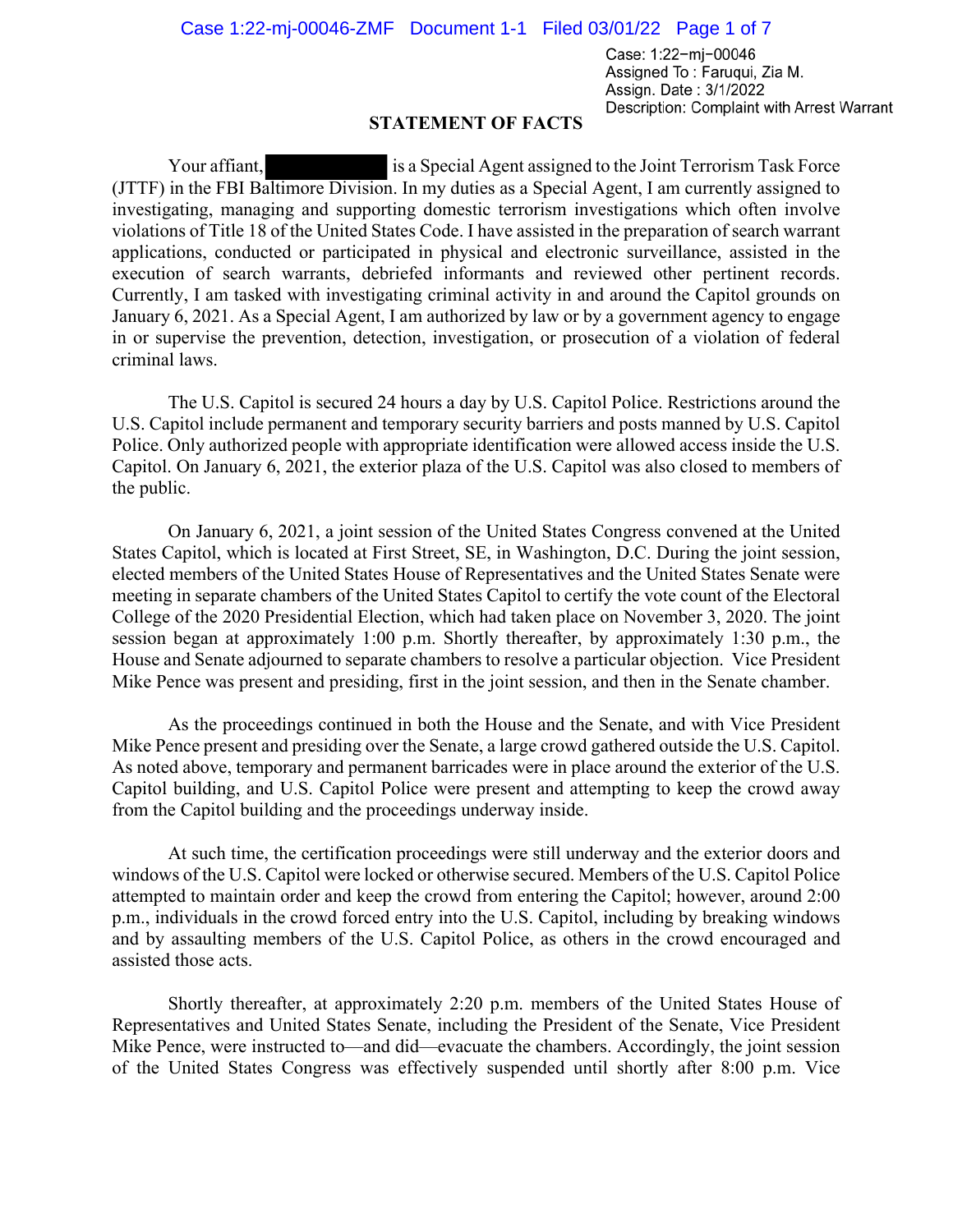## Case 1:22-mj-00046-ZMF Document 1-1 Filed 03/01/22 Page 2 of 7

President Pence remained in the United States Capitol from the time he was evacuated from the Senate Chamber until the sessions resumed.

During national news coverage of the aforementioned events, video footage which appeared to be captured on mobile devices of persons present on the scene depicted evidence of violations of local and federal law, including scores of individuals inside the U.S. Capitol building without authority to be there.

On or about January 15, 2021, the FBI created a U.S. Capitol Violence website seeking the public's assistance in identifying individuals who made unlawful entry into the U.S Capitol building and committed various other alleged criminal violation.

On May 26, 2021 the FBI posted a BOLO for unsub #384-Assault on a Federal Officer (AFO). The photographs accompanying that BOLO are shown below in Figures 1-6.







*Figure 1 Figure 2 Figure 3*







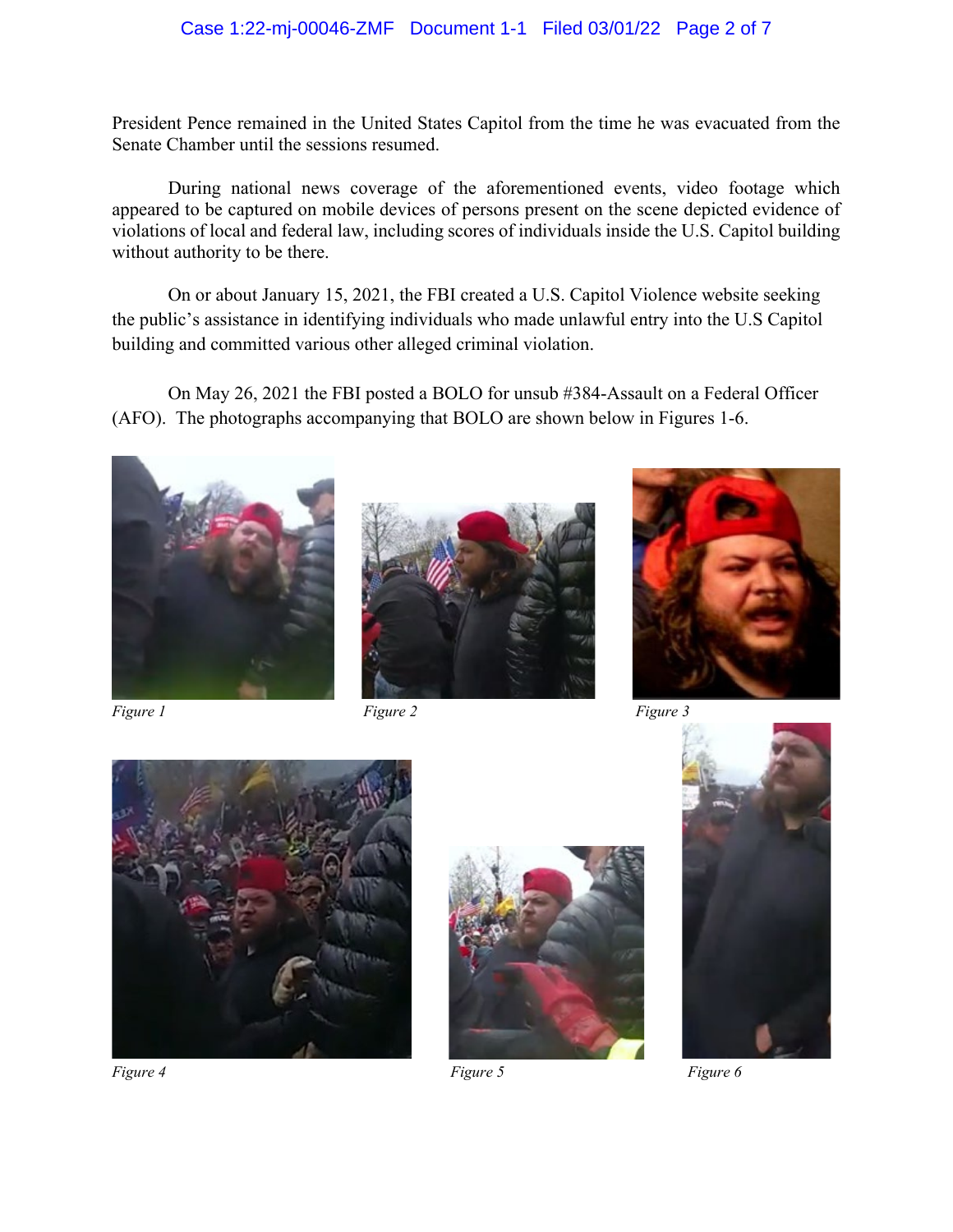## Case 1:22-mj-00046-ZMF Document 1-1 Filed 03/01/22 Page 3 of 7

On June 1, 2021, the FBI compared the BOLO photos to the Maryland MVA photo of Narayana C. Rheiner and found the images to be consistent.

On June 7, 2021, the FBI received an electronic tip from a non-anonymous citizen who stated that they "stumbled upon a YouTube video" with an individual identifying as Ryan from Baltimore who has a "very, very close physical match" to BOLO #384-AFO.

On or about August 30, 2021, the FBI reviewed U.S. Capitol CCTV footage which revealed an individual with the same physical appearance, hair, and beard as BOLO #384-AFO AFO. The person, who was seen wearing a dark jacket and red hat with the brim turned backward, entered the U.S. Capitol, through the Upper West entrance unlawfully at approximately 2:44 p.m.



*Figure 8*

Subsequently, on October 27, 2021, the FBI showed still framed pictures of the person depicted in U.S Capitol CCTV footage and Metropolitan Police Department body worn camera footage to an individual with close personal and professional contact with Rheiner (Witness 1). Witness 1 positively identified RHEINER in the photographs, which are set forth as Figures 9-11.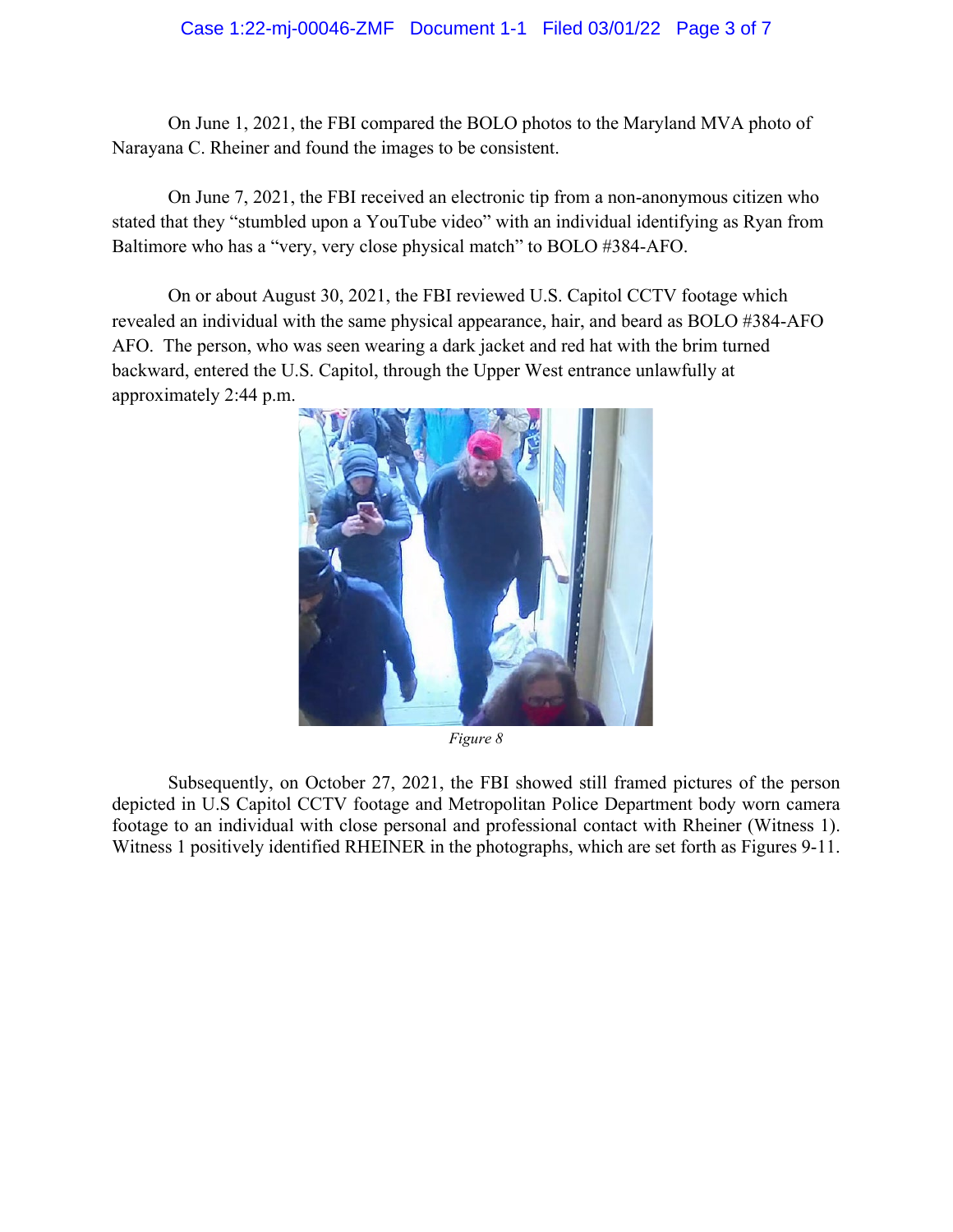**BOUNGS XODSSERFEEL** 







*Figure 9 Figure 10 Figure 11*

The FBI reviewed body worn camera footage of Metropolitan Police Department Officers who were present at the Capitol on January 6, 2021. RHEINER was observed at the front of a police line waving others to come forward toward the police line as he and others said to "push up" on the line. RHEINER then made contact with officers with his left arm and then grabbed an officer's riot shield and attempt to pull it away from the officer.



*Figure 12*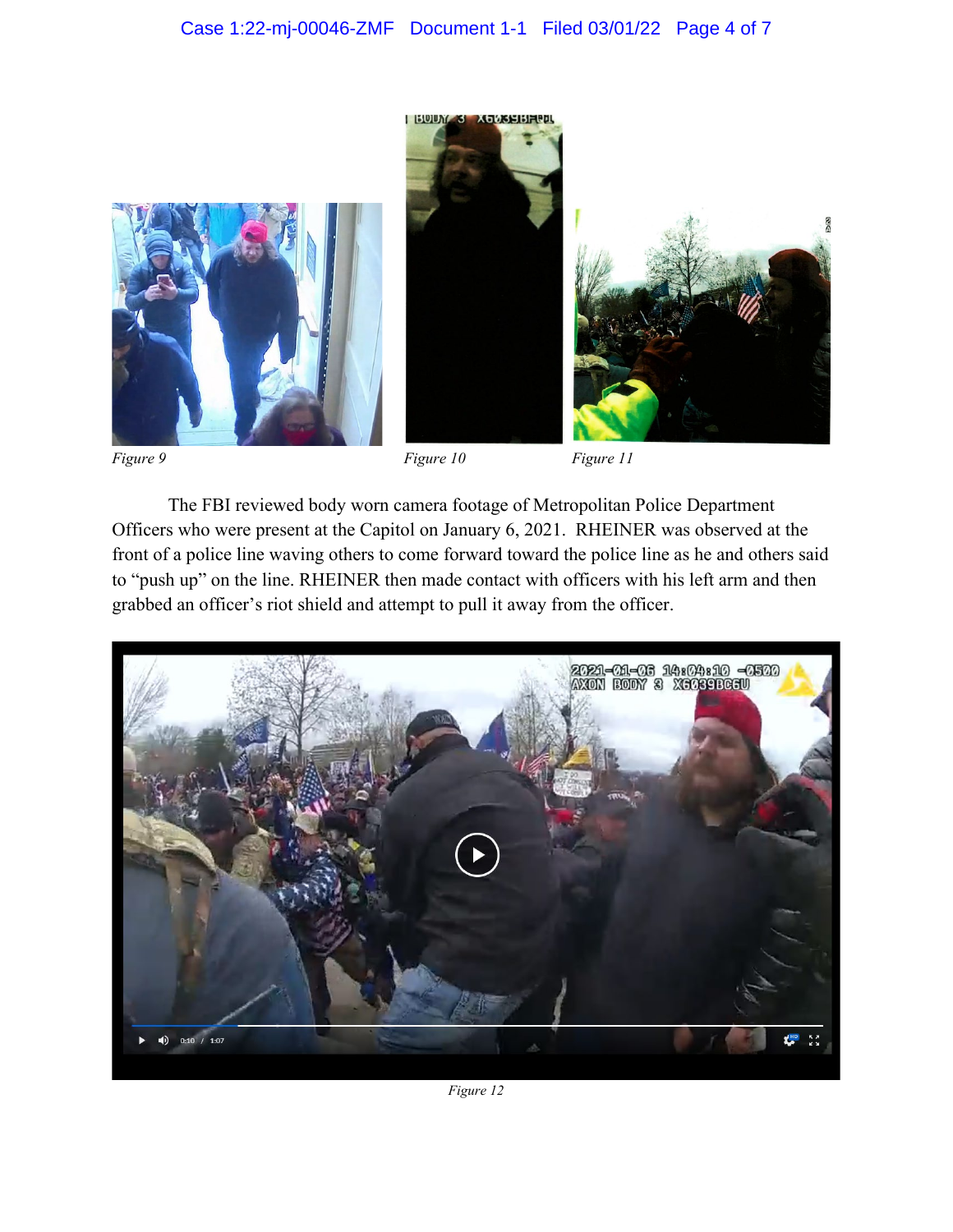

*Figure 13*



*Figure 14*

Body worn camera footage from officers inside the Capitol shows RHEINER inside the U.S. Capitol, telling officers to "stand down and go home."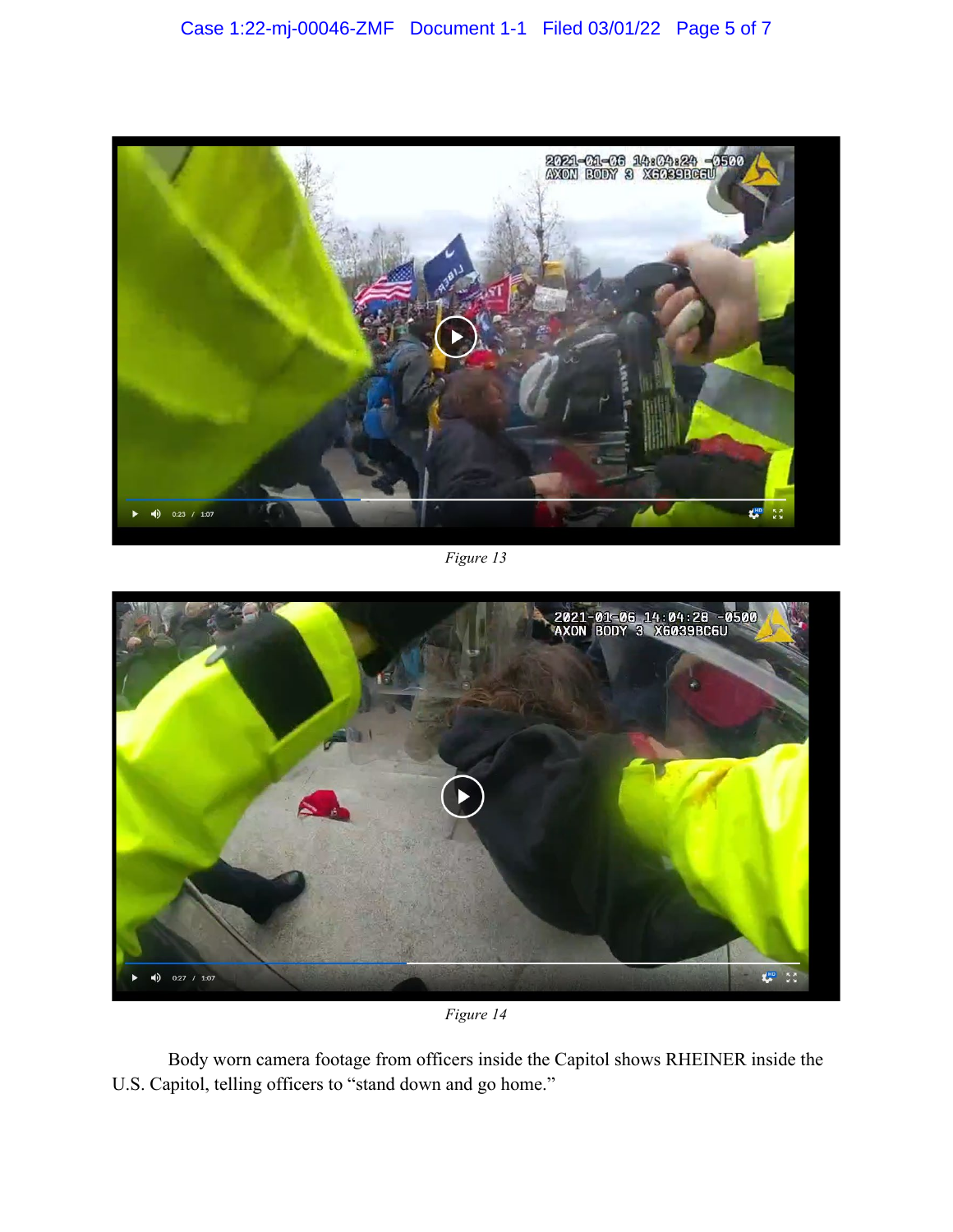

*Figure 15*

On September 22, 2021, the FBI conducted an interview with MPD Officer John Graziano, who stated that he remembers the individual in Figure 16 as someone who was trying to hurt officers and trying to get past the police line which was formed on the U.S Capitol steps.



*Figure 16*

Based on the foregoing, your affiant submits that there is probable cause to believe that Narayana C. RHEINER violated 18 U.S.C. § 1752(a)(1) and (2), which makes it a crime to (1) knowingly enter or remain in any restricted building or grounds without lawful authority to do; and (2) knowingly, and with intent to impede or disrupt the orderly conduct of Government business or official functions, engage in disorderly or disruptive conduct in, or within such